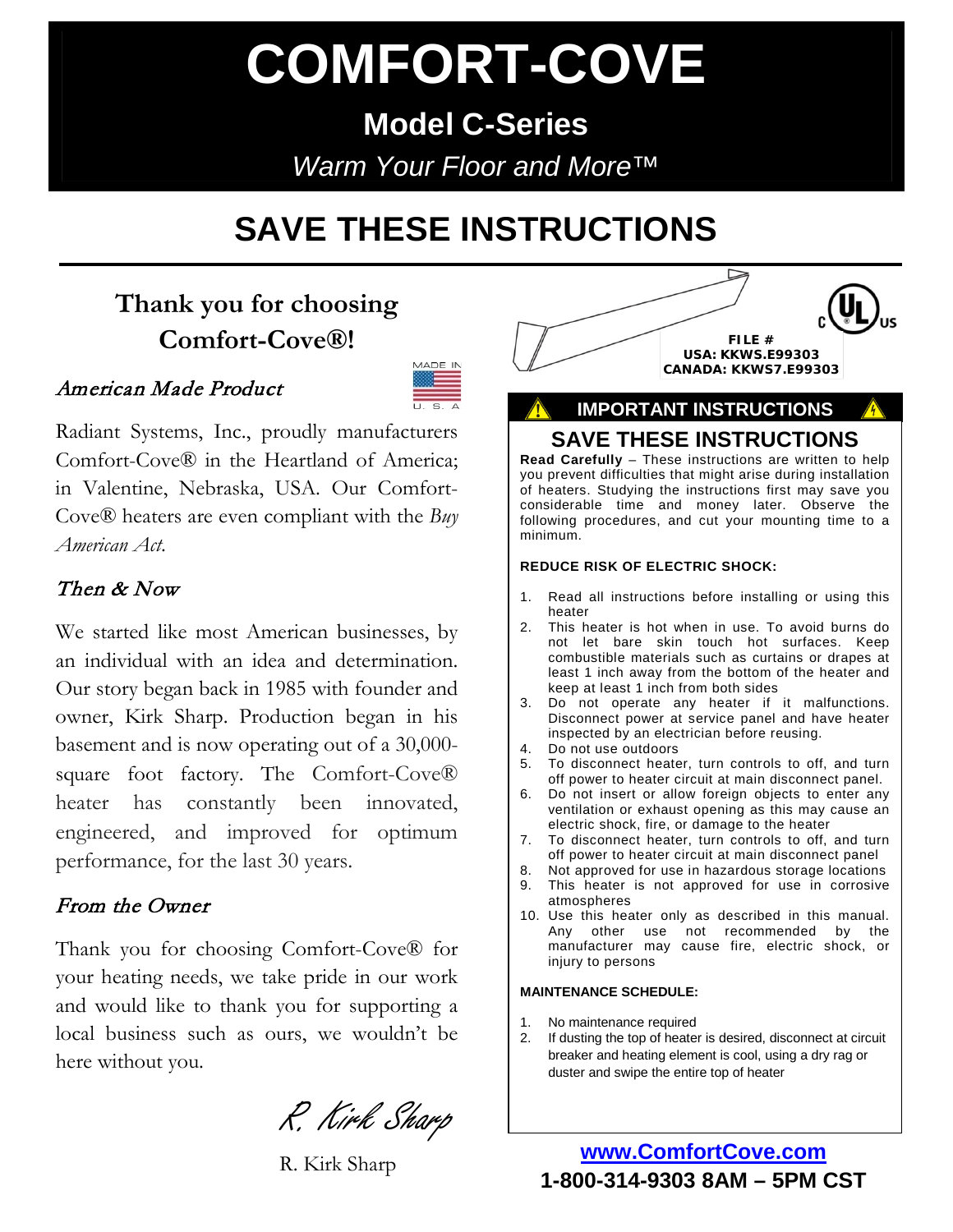## **Comfort-Cove® Mounting & Clearances**

CEILING

- 1. Locate a wall stud for each bracket such that when the heater is attached to the **brackets they are spaced approximately 12"** from heater end.
- 2. Attach brackets to wall studs with wood screws provided, use template provided to mark screw locations depending upon type of ceiling. (Figure 1)
- 3. Attach back shield to brackets by tilting Back Shield back and allowing Back Shield slot to fall onto bracket hook, then simply bring Back Shield forward locking into place.
- 4. Hang Front Panel on Back Shield and complete wiring as directed. (Note: if left and or right clearance is restricted attach end caps to front panel before hanging)
- 5. Complete wiring as shown on Page 3. Can be wired from either end.
- 6. Secure Front Panel to Back Shield using supplied painted screws and Teflon washers.
- 7. Attach End Caps (Teflon washer not needed).
- 8. **Loosen the two outermost painted screws holding the painted Front Panel** in place about one revolution, (this is to allow for thermal expansion).
- 9. When Comfort-Cove® is first energized, an initial breakin fragrance may be noticed – this is normal. (Do not touch while energized)

#### **CAUTION**

- 1. Do not recess Comfort-Cove® heater
- 2. Never install heater without supplied wall brackets
- 3. Heater should not be blocked in any manner
- 4. Do not use plastic conduits for direct connection to Comfort-Cove®
- **5. DO NOT PAINT HEATER IN ANY MANNER**

#### **REAR VIEW**







BRACKE

**BACK** SHIELD

**BRACKET** WALL

**TILT AND LOCK** 



**Figure #1**

**4"**

۷

Δ

**1-1/4"**

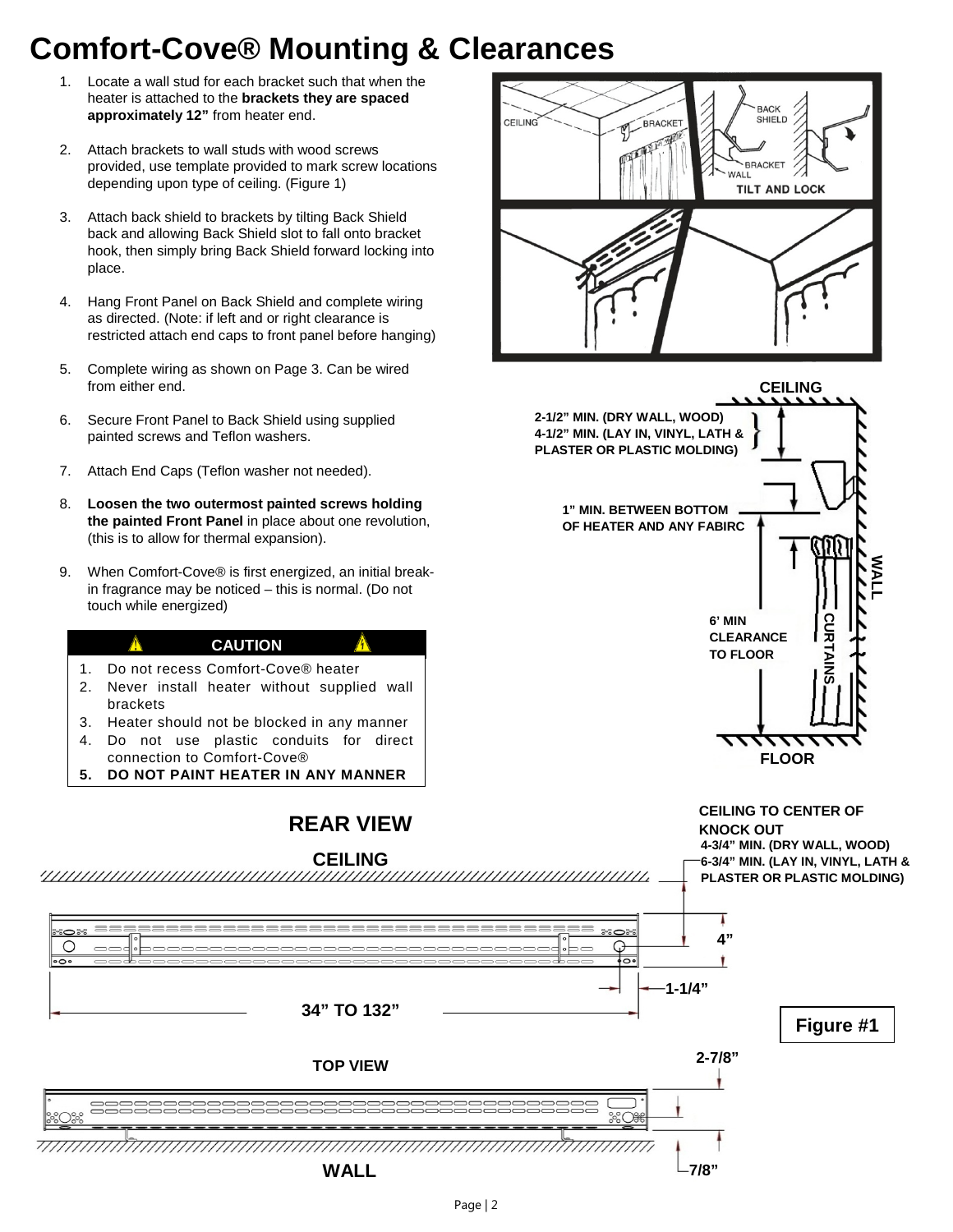



### **MULTIPLE COMFORT-COVE CONNECTION**

- **1. Allow 1" clearance between heaters**
- **2. Do not exceed 16 amperes per circuit**
- **3. Do not exceed thermostat ratings**
- **4. Comfort-Coves must be wired in Parallel**